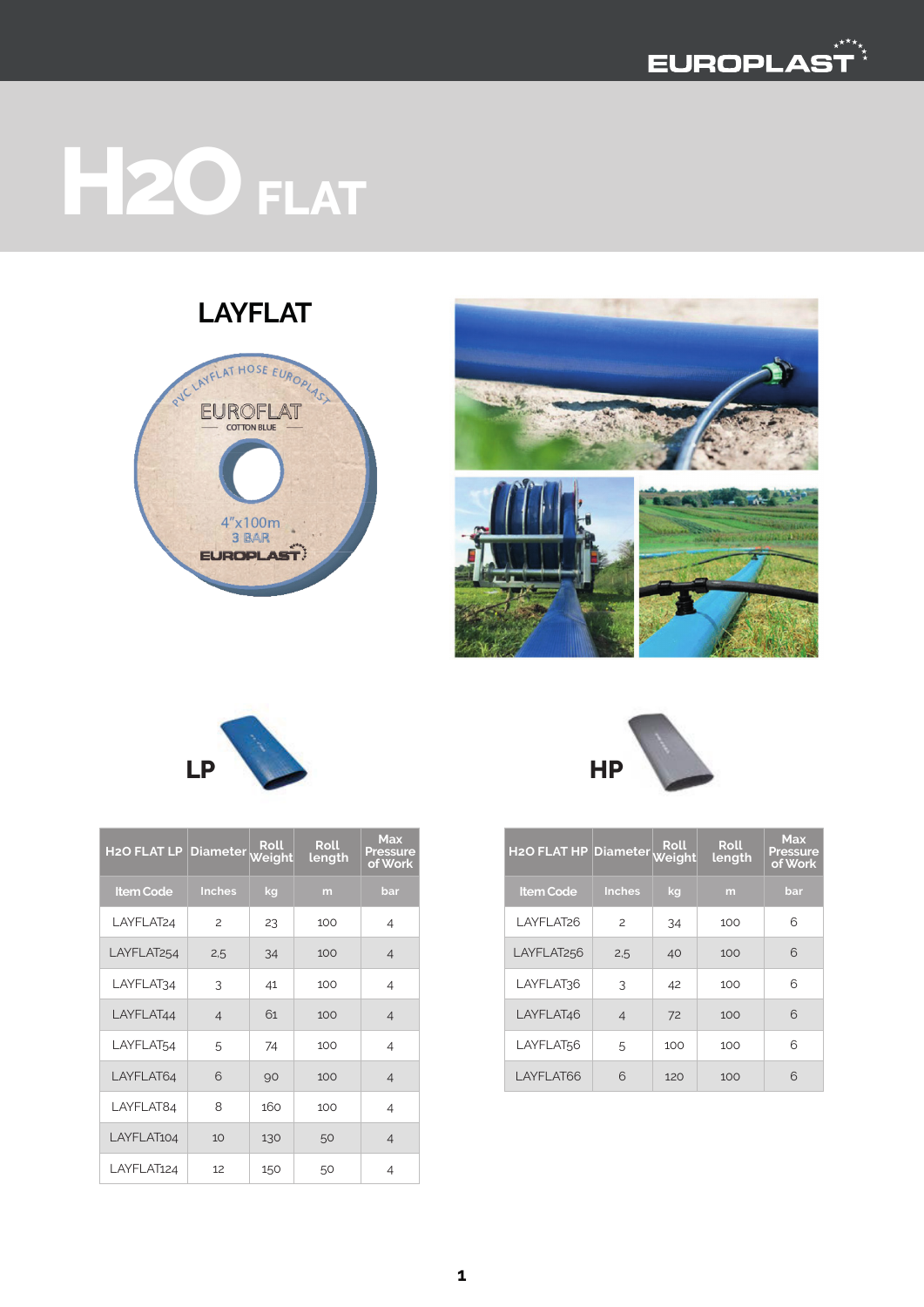

## **H2O HOSE**

#### **PIPES MADE BY LDPE IN COMPLIANCE UNI 7990:2015**

| Ø<br>external  |     | PN <sub>4</sub>     |                        | PN <sub>6</sub>     |                        | <b>PN 10</b>             |                        | <b>Roll Length</b><br>m |                  |                          |
|----------------|-----|---------------------|------------------------|---------------------|------------------------|--------------------------|------------------------|-------------------------|------------------|--------------------------|
| <b>BS</b>      | mm  | <b>Item</b><br>Code | <b>Thickness</b><br>mm | <b>Item</b><br>Code | <b>Thickness</b><br>mm | <b>Item</b><br>Code      | <b>Thickness</b><br>mm |                         | <b>PN 4 PN 6</b> | <b>PN</b><br>10          |
| $\frac{3}{8}$  | 16  | HH040161            | 1,4                    | HH060161            | 1,6                    |                          | -                      | 500                     | 500              | ۰                        |
| $\frac{1}{2}$  | 20  | HH040201            | 1,6                    | HH060201            | 1,7                    | HH100201                 | 2,7                    | 400                     | 400              | 200                      |
| $\frac{3}{4}$  | 25  | HH040251            | 1,7                    | HH060251            | 2,2                    | HH100251                 | 3.4                    | 300                     | 300              | 100                      |
| $\mathbf{1}$   | 32  | HH040321            | 1,9                    | HH060321            | 2,8                    | HH100321                 | 4,4                    | 200                     | 200              | 100                      |
| $1\frac{1}{4}$ | 40  | HH040401            | 2,4                    | HH060401            | 3.5                    | HH100401                 | 5,4                    | 200                     | 100              | 100                      |
| $1\frac{1}{2}$ | 50  | HH040501            | 3,0                    | HH060501            | 4.3                    | HH100501                 | 6,8                    | 100                     | 100              | 100                      |
| $\overline{c}$ | 63  | HH040631            | 3.7                    | HH060631            | 5.4                    |                          | ۰                      | 100                     | 100              | ۰                        |
| $2\frac{1}{2}$ | 75  | HH040751            | 4.5                    | HH060751            | 6,5                    | $\overline{\phantom{0}}$ | $\qquad \qquad -$      | 100                     | 100              | $\overline{\phantom{0}}$ |
| 3              | 90  | HH040901            | 5.3                    | HH060901            | 7,8                    | ۰                        | -                      | 100                     | 100              | ۰                        |
| $\overline{4}$ | 110 | HH041101            | 6,5                    | HH061101            | 9.5                    | $\overline{a}$           |                        | 50                      | 50               | $\overline{a}$           |
|                | 125 | HH041251            |                        | HH061251            | 10,8                   |                          |                        | -                       | 50               | -                        |

#### **PIPES MADE BY LDPE FOR IRRIGATION SYSTEMS**

| Ø<br>external  |     | <b>PN 4</b>  |                        | PN <sub>6</sub>     |                        | <b>PN 10</b>             |                           | <b>Roll Length</b><br>m |     |                          |
|----------------|-----|--------------|------------------------|---------------------|------------------------|--------------------------|---------------------------|-------------------------|-----|--------------------------|
| $\mathbf{H}$   | mm  | ltem<br>Code | <b>Thickness</b><br>mm | <b>Item</b><br>Code | <b>Thickness</b><br>mm | Item<br>Code             | Thickness PN 4 PN 6<br>mm |                         |     | PN<br>10                 |
| $\frac{3}{8}$  | 16  | HH040162     | 1,4                    | HH060162            | 1,6                    |                          |                           | 500                     | 500 | $\overline{a}$           |
| $\frac{1}{2}$  | 20  | HH040202     | 1,6                    | HH060202            | 1,7                    | HH100202                 | 2,7                       | 400                     | 400 | 200                      |
| $\frac{3}{4}$  | 25  | HH040252     | 1,7                    | HH060252            | 2,2                    | HH100252                 | 3.4                       | 300                     | 300 | 100                      |
| $\mathbf{1}$   | 32  | HH040322     | 1,9                    | HH060322            | 2,8                    | HH100322                 | 4,4                       | 200                     | 200 | 100                      |
| $1\frac{1}{4}$ | 40  | HH040402     | 2,4                    | HH060402            | 3.5                    | HH100402                 | 5.4                       | 200                     | 100 | 100                      |
| $1\frac{1}{2}$ | 50  | HH040502     | 3,0                    | HH060502            | 4,3                    | HH100502                 | 6,8                       | 100                     | 100 | 100                      |
| $\overline{c}$ | 63  | HH040632     | 3.7                    | HH060632            | 5.4                    |                          | ۰                         | 100                     | 100 | $\overline{a}$           |
| $2\frac{1}{2}$ | 75  | HH040752     | 4,5                    | HH060752            | 6,5                    | $\qquad \qquad$          | $\qquad \qquad -$         | 100                     | 100 | $\overline{\phantom{0}}$ |
| 3              | 90  | HH040902     | 5.3                    | HH060902            | 7,8                    | ٠                        | ۰                         | 100                     | 100 | $\overline{a}$           |
| $\overline{4}$ | 110 | HH041102     | 6,5                    | HH061102            | 9.5                    | $\overline{\phantom{0}}$ | $\overline{\phantom{0}}$  | 50                      | 50  | $\overline{a}$           |
| -              | 125 | HH041252     |                        | HH061252            | 10,8                   | -                        |                           | -                       | 50  |                          |